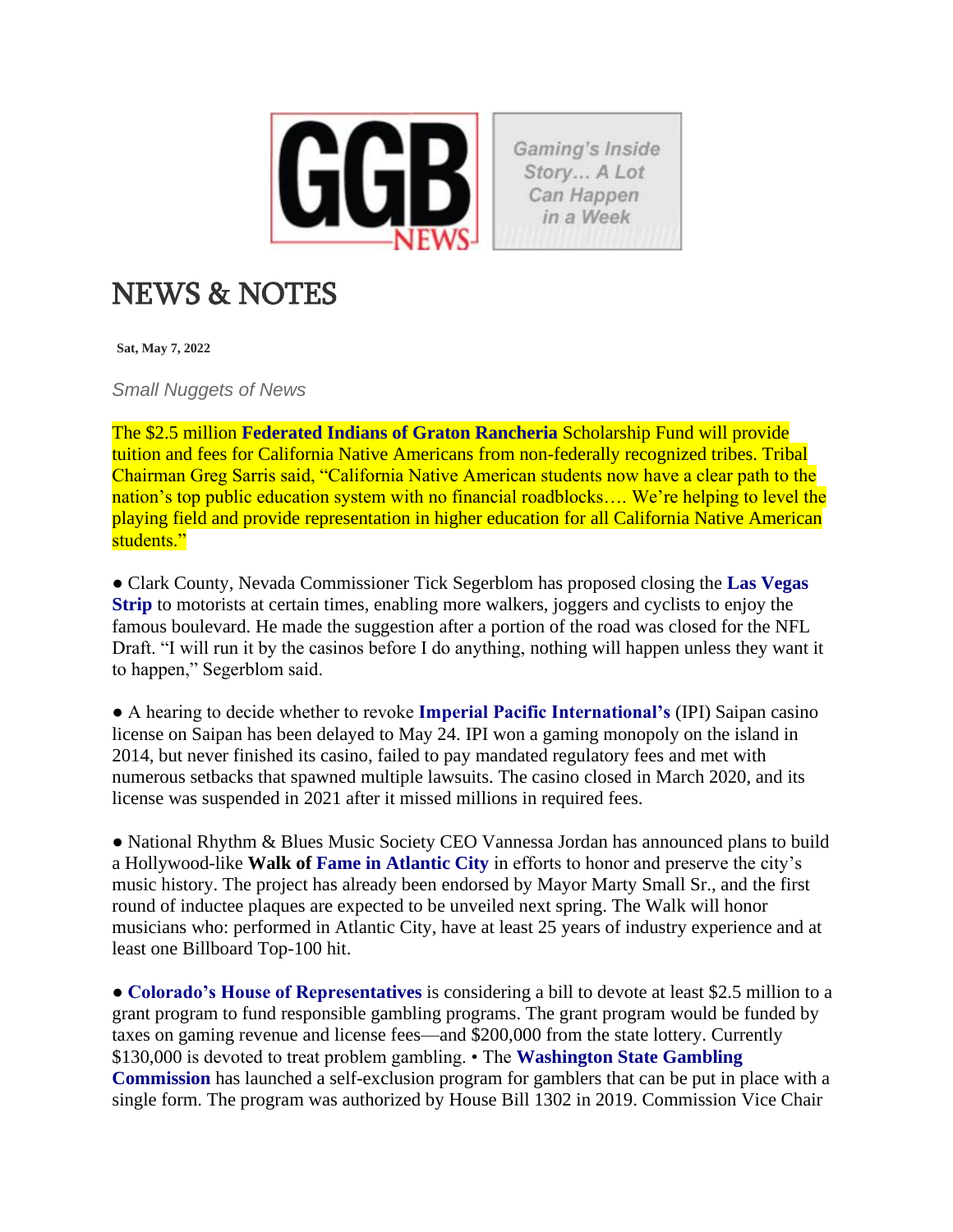Julia Patterson said in a statement: "Self-exclusion produces positive effects for people with gambling disorders. It can help reduce gambling frequency and financial problems, thereby increasing their quality of life."

● Two **Boyd Gaming** properties in Nevada have earned top safety awards from the state. The Main Street Station Casino Brewery Hotel and the California Hotel and Casino have been entered into the Safety and Health Achievement Recognition Program (SHARP). This is the first time these Boyd Gaming properties have earned this top safety honor. "Creating a safe environment for our team members and guests is a top priority for Boyd Gaming," said Boyd Vice President Andre Filosi, adding that the properties' safety protocols "set the standard for excellence in workplace safety."

● Caesars Entertainment has announced that a new Bobby Flay restaurant, Bobby's Burgers, will be opening at **Harrah's Resort Atlantic City**. The new fast-casual option will open early this summer. Bobby Flay Steak closed at the Borgata Hotel Casino & Spa last year. Caesars Atlantic City is also adding a Hell's Kitchen eatery from celebrity chef Gordon Ramsey. The new restaurants are part of Caesars' \$400 investment in its AC properties.

● **Resorts World Las Vegas** will offer high-end Tesla rentals to its customers through EVolve Rentals, the Strip's first 100 percent carbon-neutral car-rental service. Elon Musk's Tesla is one of the region's largest non-gaming employers, with about 7,000 workers at its factory in Sparks, Nevada.

● Officials of **Rivers Casino Philadelphia** revealed at its license renewal hearing before the Pennsylvania Gaming Control Board that it has installed metal detectors to guard against patron carrying weapons into the casino. There is no regulation requiring operators to screen for weapons. PGCB Chairwoman Denise Smyler praised Rivers for the focus on safety. "We got a lot of feedback from guests about perceptions of safety in the area," said GM Justin Moore. "If something could deter a bad guy from coming into the casino with a weapon, then it's 100 percent worth doing."

● **The Oakland Athletics** Major League Baseball team might be leaning towards the Tropicana as the location for a potential stadium if the team relocates to Las Vegas. The Strip hotel-casino site is believed to be one of two properties the A's favor if the team determines it will relocate to Las Vegas. Peter Carlino, chairman, president and CEO of Gaming & Leisure Properties Inc., said the land-holder met with the A's to discuss the possibility. However, a zoning change at the team's preferred site in Oakland makes it more likely the team will stay put in Northern California.

● **Bally's Atlantic City** has announced the launch of the Royal 9 baccarat progressive, which, for a \$25 side bet, offers the chance at a top progressive jackpot that resets at \$100,000, plus other progressive prizes including a "must-hit-by" jackpot. The system also features nonprogressive payouts of up to \$25,000 in a system of quick-hitting prizes that pay out several thousand dollars at a time.